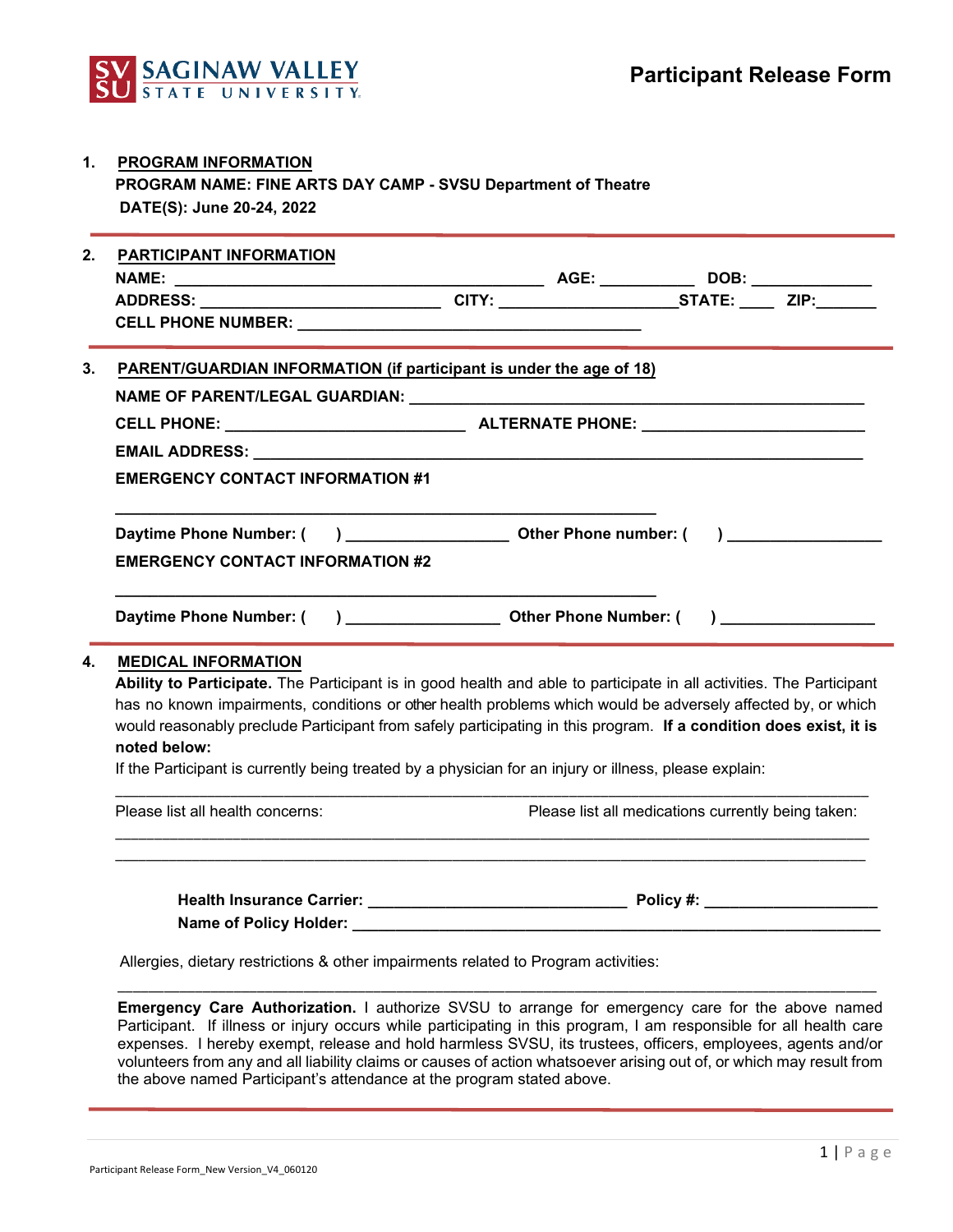

#### **5. PICK UP AUTHORIZATION**

Please list any individual who is authorized to pick up your child, including yourself. Each authorized person must be at least 16 years of age. The above-named Participant will not be permitted to leave the Program with anyone who is not listed below. Authorized individuals must pick up children in person and may be requested to show identification to Program staff when picking up a Participant. Participants will not be released to persons who fail to provide acceptable identification upon requests.

| <b>AUTHORIZED PERSON</b> | <b>PHONE NUMBER</b> | <b>RELATIONSHIP TO CHILD</b> |
|--------------------------|---------------------|------------------------------|
|                          |                     |                              |

\_\_\_\_\_\_\_\_\_\_\_\_\_\_\_\_\_\_\_\_\_\_\_\_\_\_\_\_\_\_\_\_\_\_\_\_\_\_\_\_\_\_\_\_\_\_\_\_\_\_\_\_\_\_\_\_\_\_\_\_\_\_\_\_\_\_\_\_\_\_\_\_\_\_\_\_\_\_\_\_\_\_\_\_\_\_\_\_\_\_\_\_\_\_\_\_\_\_ \_\_\_\_\_\_\_\_\_\_\_\_\_\_\_\_\_\_\_\_\_\_\_\_\_\_\_\_\_\_\_\_\_\_\_\_\_\_\_\_\_\_\_\_\_\_\_\_\_\_\_\_\_\_\_\_\_\_\_\_\_\_\_\_\_\_\_\_\_\_\_\_\_\_\_\_\_\_\_\_\_\_\_\_\_\_\_\_\_\_\_\_\_\_\_\_\_\_ \_\_\_\_\_\_\_\_\_\_\_\_\_\_\_\_\_\_\_\_\_\_\_\_\_\_\_\_\_\_\_\_\_\_\_\_\_\_\_\_\_\_\_\_\_\_\_\_\_\_\_\_\_\_\_\_\_\_\_\_\_\_\_\_\_\_\_\_\_\_\_\_\_\_\_\_\_\_\_\_\_\_\_\_\_\_\_\_\_\_\_\_\_\_\_\_\_\_

 **My son/daughter is at least 16 years of age and will be responsible for his/her own transportation to and from the Program. My son/daughter may sign him/herself in at the start of the Program activities and sign him/herself out at the end of Program activities.** 

If there are special arrangements that need to be made after this form is filled out, I will inform the director of the Program.

#### **6. PERMISSION (if participant is under the age of 18)**

I hereby give permission to \_\_\_\_\_\_\_\_\_\_\_\_\_\_\_\_\_\_\_\_\_\_\_\_\_\_\_\_\_ to participate in \_\_\_\_\_\_\_\_\_\_\_\_\_\_\_\_\_\_\_\_\_\_\_\_.

 $\overline{\text{(Minor's Name)}}$ 

### **7. RELEASE AND INDEMNIFICATION (must be signed by participant or parent/legal guardian)**

**Release, Indemnification & Assumption of Risk.** In consideration for Participant being allowed to participate in certain programs and activities of Saginaw Valley State University ("SVSU") which, depending on the program, may include use of SVSU's facilities and equipment or travel off-campus, I agree on behalf of myself and/or the minor Participant (if applicable), and any next of kin, heirs, executors, personal representatives, successors and assigns as follows:

a. ASSUME ALL RISK, with the full understanding and acknowledgment that there are risks in any activity and that participation in such activities and/or use of such equipment may result in injury or illness or damage to personal property. The participant takes full responsibility for any bodily injury, death or property damage that may result from such participation.

b. EXEMPT, RELEASE, WAIVE, DISCHARGE AND COVENANT NOT TO SUE SVSU and its trustees, officers, agents, employees and volunteers (including, without limitation, its students working as event staff) and other participants from any and all claims or causes of action whatsoever for injury to the person or property of Participant, including death, arising out of, or which may result from the above-named individual attending this program, including any claims or causes of action resulting from the negligence of any person(s) involved in the program, but not including any intentional misconduct committed by any such person(s).

c. INDEMNIFY AND HOLD HARMLESS SVSU and its trustees, officers, agents, employees and volunteers (including, without limitation, its students working as event staff) from and against any and all liabilities, injuries, losses, expenses (including, without limitation, reasonable attorneys' fees) and/or other damages, incurred by any of them as a result of any claims or causes of action brought against them by or in the right of the above-named individual, or due to any injury to persons or property caused by said individual, arising out of, or in any way resulting from the above-named individual's attendance at the program listed above.